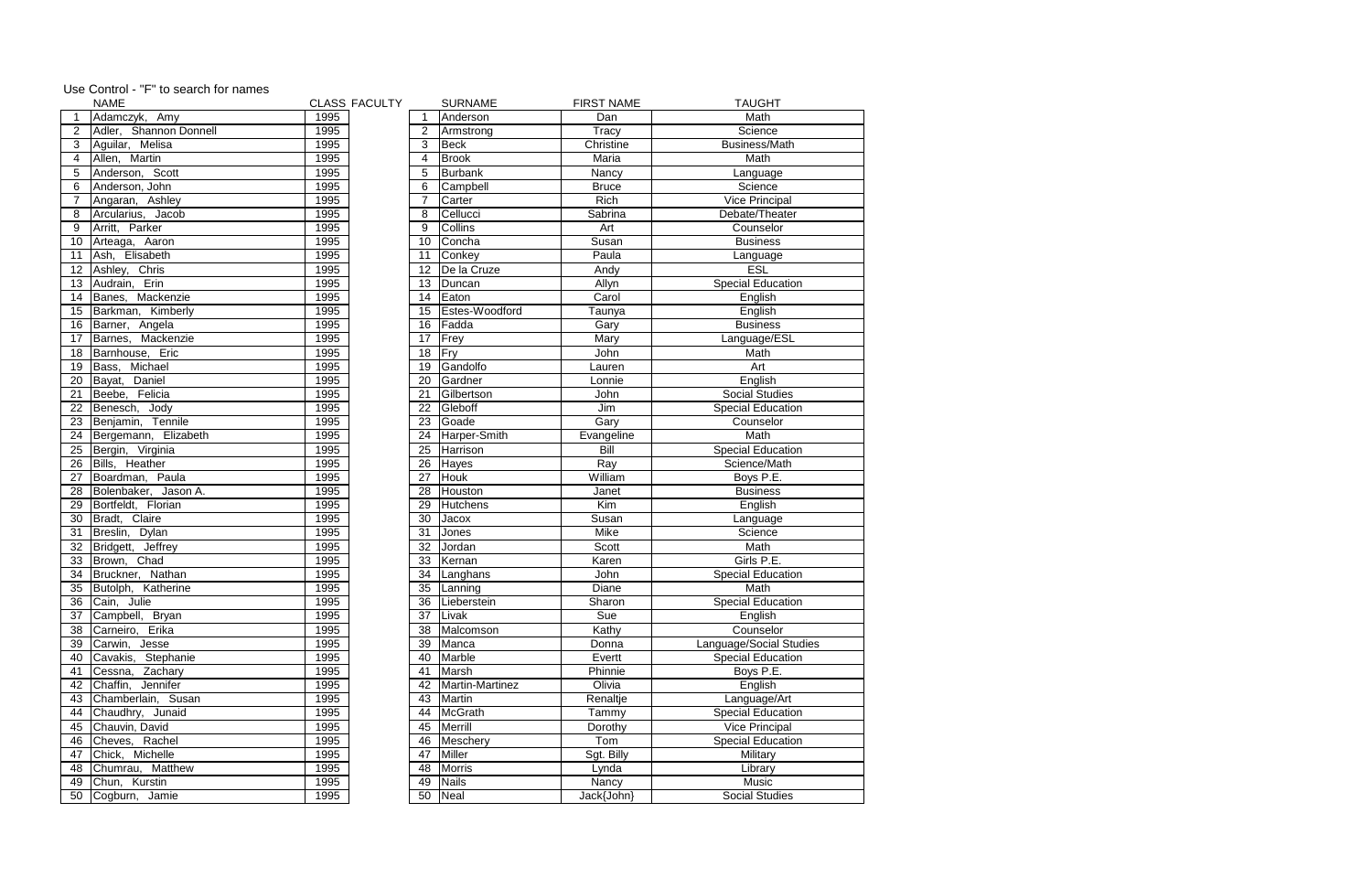| 51              | Cohn, Stacy                    | 1995             | 51              | Nemitz           | Kathy            | Nurse                                   |
|-----------------|--------------------------------|------------------|-----------------|------------------|------------------|-----------------------------------------|
| $\overline{52}$ | Michael<br>Coleman,            | 1995             | 52              | Ochs             | George           | Science                                 |
| $\overline{53}$ | Cooper,<br>Kristina            | 1995             | 53              | Olson            | LaNae            | <b>Special Education</b>                |
| $\overline{54}$ | Coughlin, Zachary              | 1995             | 54              | Opperman-Galeoto | Terry            | Counselor                               |
| $\overline{55}$ | Cram, Justin                   | 1995             | $\overline{55}$ | Penaluna         | Bill             | <b>Driver's Education</b>               |
| $\overline{56}$ | Cudd,<br>Jason                 | 1995             | 56              | Petre            | Joanne           | Language                                |
| 57              | Darcy<br>Dapra,                | 1995             | $\overline{57}$ | Quinlan          | Diane            | <b>Business</b>                         |
| 58              | Alyson<br>Davies,              | 1995             | $\overline{58}$ | Retterer         | Cathy            | <b>Social Studies</b>                   |
| 59              | Scott<br>Davies,               | 1995             | 59              | Rillon           | Sgt. Mjr. Ronald | Military                                |
| $\overline{60}$ | Debardelaben, Ryan             | 1995             | 60              | Robards          | Clyde            | Science                                 |
| $\overline{61}$ | Delossantos, Washington        | 1995             | 61              | Rodrigue         | <b>Barbara</b>   | Girls P.E.                              |
| $\overline{62}$ | Dennison, Erin                 | 1995             | 62              | Rogan            | Patrick          | Principal                               |
| 63              | DeSilverio, Agustin            | 1995             | 63              | Ross             | Janet            | Vice Principal                          |
| $\overline{64}$ | Diedrichsen, Jeffrey           | 1995             | 64              | Schnabel         | Lt. Col James    | Military                                |
| 65              | Dodson, Elizabeth              | 1995             | 65              | See              | Sharon           | English                                 |
| $\overline{66}$ | Dogan, Biray                   | 1995             | 66              | Sera             | Natalie          | <b>Special Education/ESL</b>            |
| 67              | Dolan, Ryan                    | 1995             | 67              | Slagle           | Mike             | Science                                 |
| $\overline{68}$ | Dominguez, Maria               | 1995             | 68              | Soich            | Stephen          | Music                                   |
| 69              | Domini, Scot                   | 1995             | 69              | Southwell        | Marie            | English                                 |
| $\overline{70}$ | Dyhr, Benjamin                 | 1995             | 70              | Taylor           | <b>Bill</b>      | Math                                    |
| $\overline{71}$ | Eikelberger, Christopher       | 1995             | 71              | Toti             | Janet            | Music                                   |
| $\overline{72}$ | Eisenhart, Amanda              | 1995             | 72              | Tripp            | Carol            | English                                 |
| 73              | Elliott, Travis                | 1995             | 73              | Upton            | Ron              | English/Language                        |
| $\overline{74}$ | Ernestine, Melissa             | 1995             | 74              | Utter            | Ann-Marie        | English                                 |
| $\overline{75}$ | Espinosa, Patricia             | 1995             | 75              | Vasconcelos      | Judy             | English                                 |
| 76              | Estes, Neil                    | 1995             | 76              | Vinci            | Carl             | <b>Special Education</b>                |
| $\overline{77}$ | Evaro,<br>Leslie               | 1995             | 77              | Walton           | Linda            | <b>Special Education/Social Studies</b> |
| $\overline{78}$ | Fairchild, Christopher         | 1995             | 78              | Weldon           | Connie           | <b>Home Economics</b>                   |
| 79              | Farnsworth, Yee Jeannie        | 1995             | 79              | Wendt            | Sharon           | Math                                    |
| 80              | Fengler, Joann                 | 1995             | 80              | <b>Whitely</b>   | <b>Barbara</b>   | English                                 |
| $\overline{81}$ | Fernandez, Cristina            | 1995             | 81              | <b>Wiseman</b>   | Christine        | Language                                |
| $\overline{82}$ | Finau, Liekina                 | 1995             | 82              | Woodward         | George           | Math                                    |
| 83              | Erin<br>Flanagan,              | 1995             | 83              | Worthen          | William          | Science                                 |
| 84              | Fleming,<br>Tasha              | 1995             | $\overline{84}$ | Wycoff           | Mary             | <b>Social Studies</b>                   |
|                 | $\sim$ $\sim$<br>$\sim$ $\sim$ | 100 <sup>F</sup> |                 |                  |                  |                                         |

| $\overline{5}1$ | Cohn, Stacy                        | 1995 |
|-----------------|------------------------------------|------|
| 52              | Coleman, Michael                   | 1995 |
| $\overline{53}$ | Cooper, Kristina                   | 1995 |
| 54              | Coughlin, Zachary                  | 1995 |
| 55              | Cram, Justin                       | 1995 |
| 56              | Cudd, Jason                        | 1995 |
| 57              | Dapra, Darcy                       | 1995 |
| 58              | Davies, Alyson                     | 1995 |
| 59              | Davies, Scott                      | 1995 |
| 60              | Debardelaben, Ryan                 | 1995 |
| 61              | Delossantos, Washington            | 1995 |
| 62              | Dennison, Erin                     | 1995 |
| 63              | DeSilverio, Agustin                | 1995 |
| 64              | Diedrichsen, Jeffrey               | 1995 |
| 65              | Dodson, Elizabeth                  | 1995 |
| 66              | Dogan, Biray                       | 1995 |
| 67              | Dolan, Ryan                        | 1995 |
| 68              | Dominguez, Maria                   | 1995 |
| 69              | Domini, Scot                       | 1995 |
| 70              | Dyhr, Benjamin                     | 1995 |
| $\overline{71}$ | Eikelberger, Christopher           | 1995 |
| $\overline{72}$ | Eisenhart, Amanda                  | 1995 |
| 73              | Elliott, Travis                    | 1995 |
| 74              | Ernestine, Melissa                 | 1995 |
| 75              | Espinosa, Patricia                 | 1995 |
| 76              | Estes, Neil                        | 1995 |
| 77              | Evaro, Leslie                      | 1995 |
| 78              | Fairchild, Christopher             | 1995 |
| 79              | Farnsworth, Yee Jeannie            | 1995 |
| 80              | Fengler, Joann                     | 1995 |
| 81              | Fernandez, Cristina                | 1995 |
| 82              | Finau, Liekina                     | 1995 |
| 83              | Flanagan, Erin                     | 1995 |
| 84              |                                    | 1995 |
| 85              | Fleming, Tasha<br>Forcier, Cody J. | 1995 |
| 86              | Fredianelli, Cara                  | 1995 |
| 87              | Friedman, Wesley                   | 1995 |
| 88              | Gerick, Jane                       | 1995 |
| 89              | Gilmore, Richard                   | 1995 |
| 90              | Glass, Gregory                     | 1995 |
| 91              | Glen, Jess                         | 1995 |
| 92              | Glenn, Phillip                     | 1995 |
| 93              | Grant, Travis                      | 1995 |
| 94              | Gray, Matthew                      | 1995 |
| 95              | Green, Matthew                     | 1995 |
| 96              | Grefrath, David                    | 1995 |
| 97              | Grundy, Jennifer                   | 1995 |
| 98              | Gruntzel, Norene                   | 1995 |
| 99              | Gu, Heng-Shan                      | 1995 |
| 100             | Hackett, LaShawna                  | 1995 |
| 101             | Hamilton, Christina                | 1995 |
| 102             | Hancock,<br>Joshua                 | 1995 |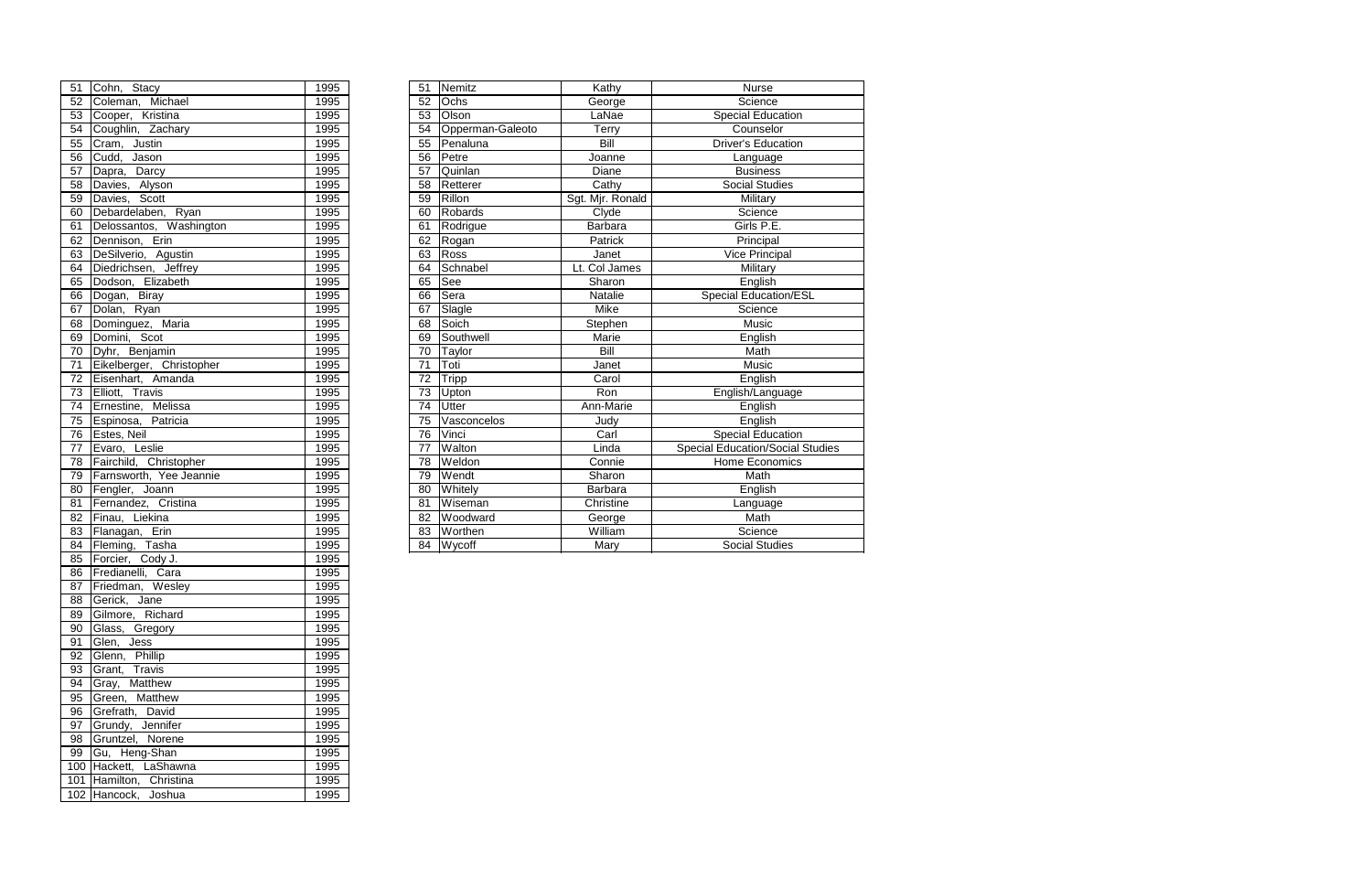|     | 103 Hannah, Robert                          | 1995 |
|-----|---------------------------------------------|------|
|     | 104 Hansen, Luke                            | 1995 |
|     | 105 Harsh, Troy                             | 1995 |
|     | 106 Hein, Scott                             | 1995 |
|     | 107 Hemenway, Jessica                       | 1995 |
|     | 108 Henderson, Amy                          | 1995 |
|     | 109 Herbert, Eric                           | 1995 |
|     | 110 Hernandez, Jocelyn                      | 1995 |
|     | 111 Hiserodt, Ross                          | 1995 |
|     | 112 Hoke, Bryan                             | 1995 |
|     | 113 Hoke, Charles                           | 1995 |
|     | 114 Holms, Jamie                            | 1995 |
|     | $\frac{114}{115}$ Homan, Kelly              | 1995 |
|     |                                             | 1995 |
|     | 116 Horgan, Bridget<br>117 Hulings, Heather | 1995 |
| 118 | Ilg, Brett                                  | 1995 |
|     | 119 Irvine, Jason                           | 1995 |
|     | 120 Isidro, Jason                           | 1995 |
| 121 | Jerwers, Stephen                            | 1995 |
|     | 122 Jones, Chris                            | 1995 |
|     | 123 Jones, Christopher                      | 1995 |
|     | 124 Kaa, Kelly                              | 1995 |
|     | 125 Kanuit, Tyson                           | 1995 |
|     | 126 Kar, Nina                               | 1995 |
|     | 127 Karabelas, Georgia                      | 1995 |
|     | 128 Keefhaver, Jerry                        | 1995 |
|     | 129 Kellermeyer, Eric                       | 1995 |
|     | 130 Kellogg, Matthew                        | 1995 |
| 131 | Kennedy, Cody                               | 1995 |
|     | 132 Killian, Michael                        | 1995 |
|     | 133 Kirschbrown, Kari                       | 1995 |
| 134 | Kirst, Reed                                 | 1995 |
| 135 | Klaich, Courtney                            | 1995 |
|     | 136 Klammer, Georg                          | 1995 |
| 137 | Kloehn, Jason                               | 1995 |
|     | 138 Kosach, Steven                          | 1995 |
|     | 139 Kramer, Brandon                         | 1995 |
|     | 140 Kramer, Charlena                        | 1995 |
|     | 141 Kugelman, Jennifer                      | 1995 |
|     | 142 Lace, Annie                             | 1995 |
|     | 143   Laman-Lyons, Alexana                  | 1995 |
|     | 144 Lane, Joshua                            | 1995 |
|     | 145 Langdon, Genevieve                      | 1995 |
| 146 | Lawson, Nicole                              | 1995 |
| 147 | Lee, Eileen                                 | 1995 |
| 148 | Lemieux, Todd                               | 1995 |
| 149 | Leverty, James                              | 1995 |
|     | 150 Leverty, Patrick                        | 1995 |
| 151 | Lew, Christy                                | 1995 |
| 152 | Lewis, Katie                                | 1995 |
|     | 153 Little, Kristine                        | 1995 |
|     | 154 Little, Robert                          | 1995 |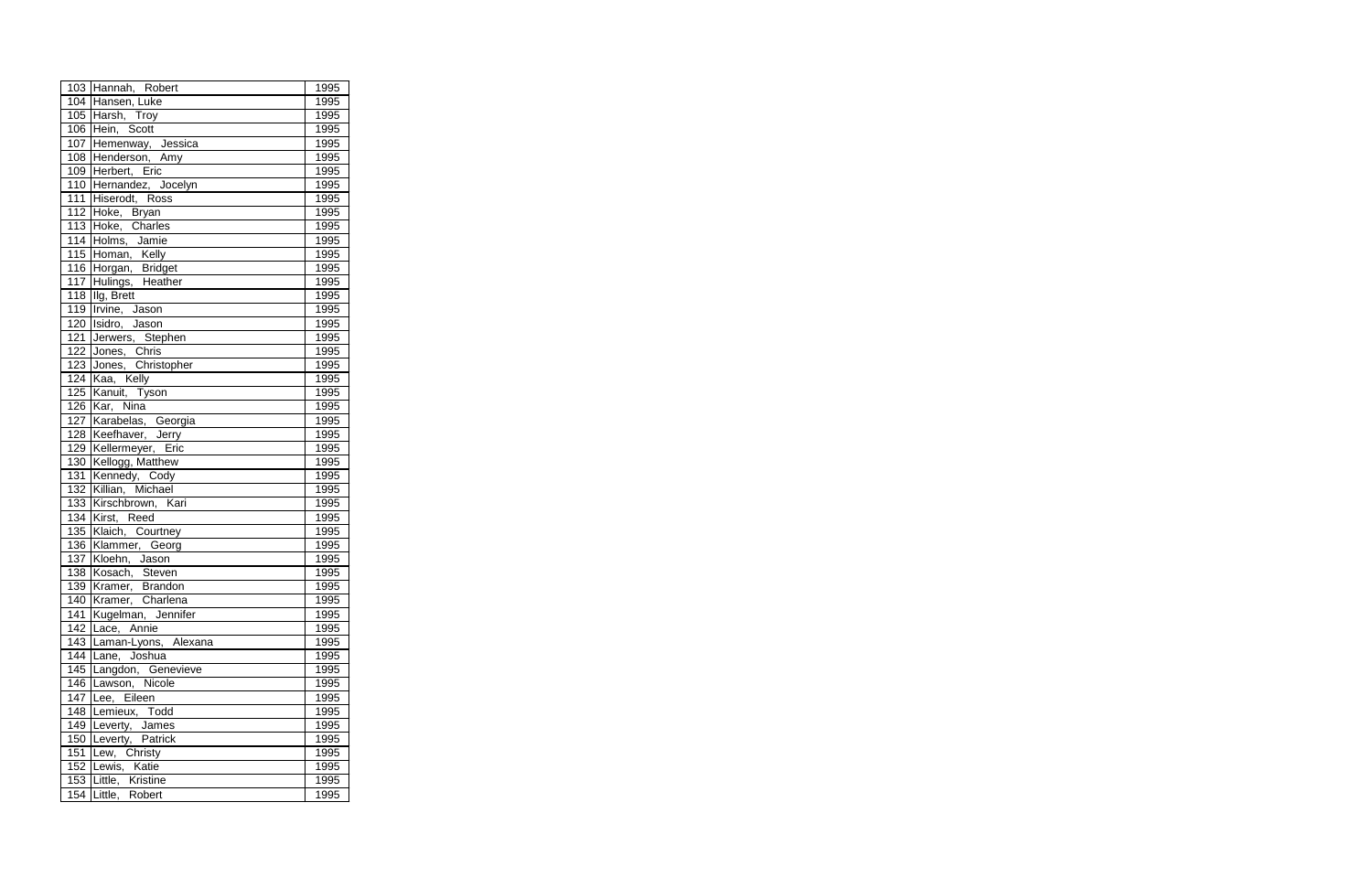|     | 155 Locke, Kate                                                        | 1995             |
|-----|------------------------------------------------------------------------|------------------|
|     | 156 Lomoljo, Donald                                                    | 1995             |
| 157 | Lopes, Aimee                                                           | 1995             |
|     | 158 Lukas, Bob                                                         | 1995             |
|     | 159 Luna, Tasha                                                        | 1995             |
|     | 160 Lynn, Aine                                                         | 1995             |
| 161 | Mackey, Tyson                                                          | 1995             |
|     | 162 Maestretti, Shawn                                                  | 1995             |
|     | 163 Maldonado, Karen                                                   | 1995             |
|     | 164 Malone, Jennifer                                                   | 1995             |
|     | 165 Manis, Angelique                                                   | 1995             |
|     | 166 Mariscal, Andres                                                   | 1995             |
|     | 167 Martinez, Laura                                                    | 1995             |
|     |                                                                        | 1995             |
|     | 168 McCafferty, Megan<br>169 McCombs, Geoffrey<br>170 McKennie, Andrew | 1995             |
|     |                                                                        | 1995             |
|     | 171 McLaughlin, Olivia                                                 | 1995             |
| 172 | McMillan, Michele                                                      | 1995             |
|     | 173 McMullen, "Mitch" Joseph Mitchel                                   | 1995             |
|     | 174 McNabney, Joe                                                      | 1995             |
|     | 175 Meadows, Ciara                                                     | 1995             |
|     | 176 Medeiros, Virgil                                                   | 1995             |
|     | 177 Mentel, Teresa                                                     | 1995             |
|     | 178 Meyer, Nicole                                                      | 1995             |
|     | 179 Michael, Tracy                                                     | 1995             |
|     | 180 Mirghani, Siddig                                                   | 1995             |
| 181 | Moore, Maeghan<br>Moore, Marvin                                        | 1995             |
| 182 |                                                                        | 1995             |
| 183 | Mora, Juan                                                             | 1995             |
| 184 | Morgan, Chelsea                                                        | 1995             |
| 185 | Morris, Stacey                                                         | 1995             |
| 186 | Murphy, James                                                          | 1995             |
| 187 | Murphy, Katie                                                          | 1995             |
| 188 | Murray, Michael                                                        | $\frac{1}{1995}$ |
| 189 | Najera, Johny                                                          | 1995             |
| 190 | Najera, Judith                                                         | 1995             |
| 191 | Nash, Ryan                                                             | 1995             |
|     | 192 Newmark, Jeremy                                                    | 1995             |
|     | 193 Newton, Lindsay                                                    | 1995             |
|     | 194 Nicks, Nathaniel                                                   | 1995             |
|     | 195 Nicolet, Nathan                                                    | 1995             |
|     | 196 Nielsen, Eric                                                      | 1995             |
|     | 197 Niimi, Eileen                                                      | 1995             |
| 198 | Noble, Jennifer                                                        | 1995             |
|     | 199 Oakley, Marc                                                       | 1995             |
|     | 200 Ocean, Jaime                                                       | 1995             |
| 201 | Ogundimu, Tara                                                         | 1995             |
|     | 202 O'Hara, Erin                                                       | 1995             |
| 203 | Olack, James                                                           | 1995             |
|     | 204 Olsem, Kimberly                                                    | 1995             |
|     | 205 Opperman, Lindsey                                                  | 1995             |
|     | 206 Orellana, Roberto                                                  | 1995             |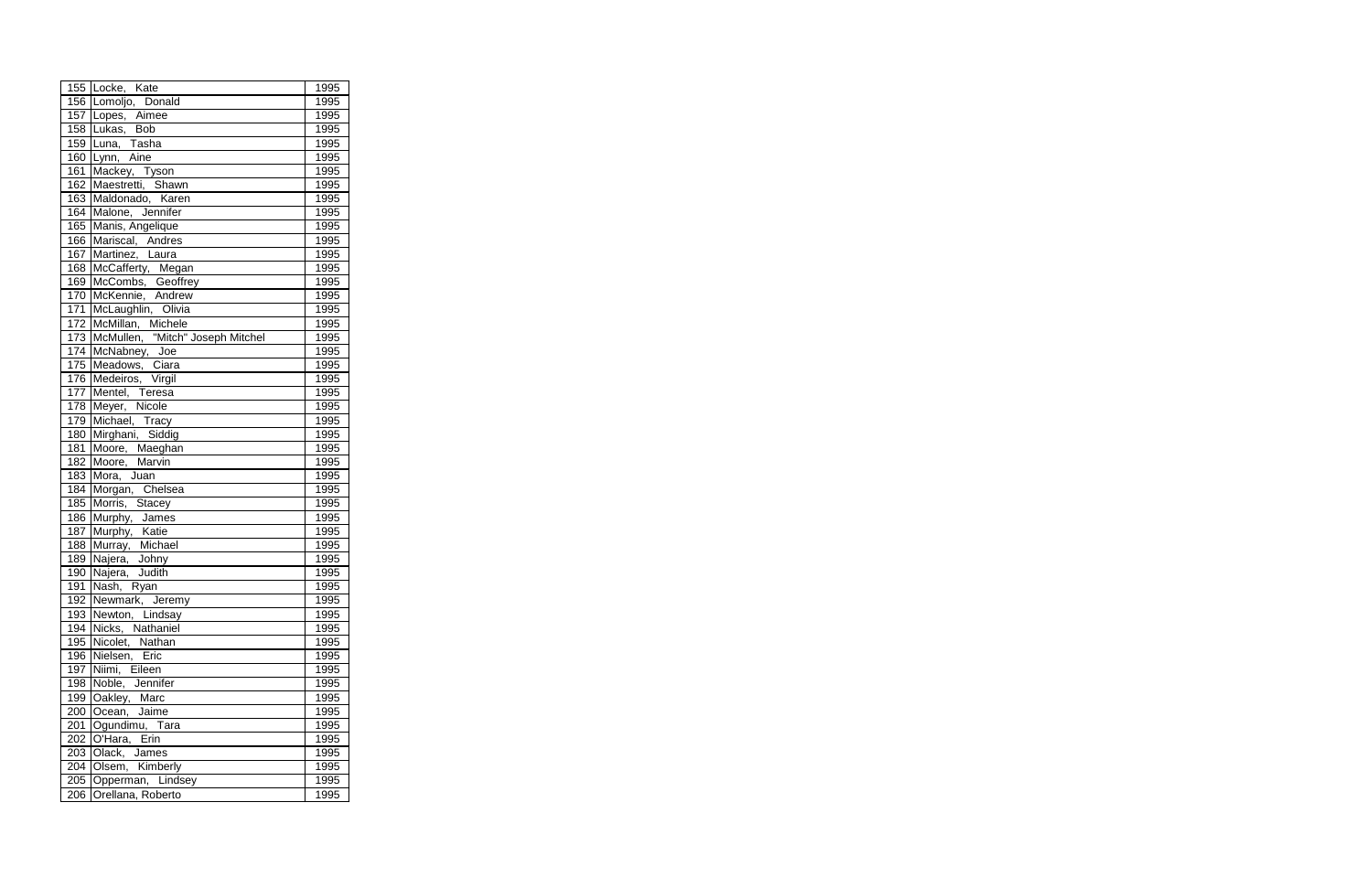|     | 207 Osborn, Bayard         | 1995 |
|-----|----------------------------|------|
|     | 208 Ostrom, Jason          | 1995 |
|     | 209 Palaroan, Cheryl       | 1995 |
|     | 210 Payton, Sarah          | 1995 |
|     | 211 Penrod, Aaron          | 1995 |
|     | 212 Perry, Sara            | 1995 |
|     | 213 Peterlin, Tara         | 1995 |
|     | 214 Phillips, Christopher  | 1995 |
|     | 215 Preku, John            | 1995 |
|     | 216 Pressler, Jennifer     | 1995 |
|     | 217 Price, Donald          | 1995 |
|     | 218 Prokop, Tashianna      | 1995 |
|     | 219 Pyles, Brandi          | 1995 |
|     | 220 Quilici, Chrystie      | 1995 |
|     | 221 Raines, Eryka          | 1995 |
|     | 222 Rasanen, Antti         | 1995 |
|     | 223 Reddy, Prahlad         | 1995 |
|     | 224 Reed, Jeremy           | 1995 |
|     | 225 Reno, Charles          | 1995 |
|     | 226 Reynolds, Kathryn      | 1995 |
|     | 227 Rickey, Natasha        | 1995 |
|     | $\overline{228}$ Robb, Tom | 1995 |
|     | 229 Roberts, Daniel        | 1995 |
|     | 230 Robinson, Shane        | 1995 |
|     | 231 Robnett, James         | 1995 |
|     | 232 Rocovits, Ilin         | 1995 |
|     | 233 Rodriguez, Mauricio    | 1995 |
|     | 234 Rose, McKenna          | 1995 |
|     | 235 Rose, Stacy            | 1995 |
| 236 | Sala, Todd                 | 1995 |
| 237 | Sandoval, Manolo           | 1995 |
| 238 | Sarratea, John             | 1995 |
|     | 239 Saylor, Jessica        | 1995 |
|     | 240 Schield, Lisa          | 1995 |
|     | 241 Schloesser, Eric       | 1995 |
|     | 242 Schostag, James        | 1995 |
|     | 243 Schumacher, Trisha     | 1995 |
|     | 244 Schweitzer, Jenni      | 1995 |
|     | 245 Shen, Brian            | 1995 |
|     | 246 Shoolroy, Aaron        | 1995 |
|     | 247 Shumyatsky, Maria      | 1995 |
|     | 248 Simpson, Laura         | 1995 |
|     | 249 Simpson, Rachel        | 1995 |
| 250 | Sizemore, Joseph           | 1995 |
| 251 | Smith, Clayton             | 1995 |
| 252 | Spotts, Joy                | 1995 |
|     | 253 Sprague, Emily         | 1995 |
|     | 254 Stacey, Michelle       | 1995 |
| 255 | Stites, Ryan               | 1995 |
|     | 256 Thierry, Tyna          | 1995 |
| 257 | Thomas, Alia               | 1995 |
|     | 258 Thompson, Patrick      | 1995 |